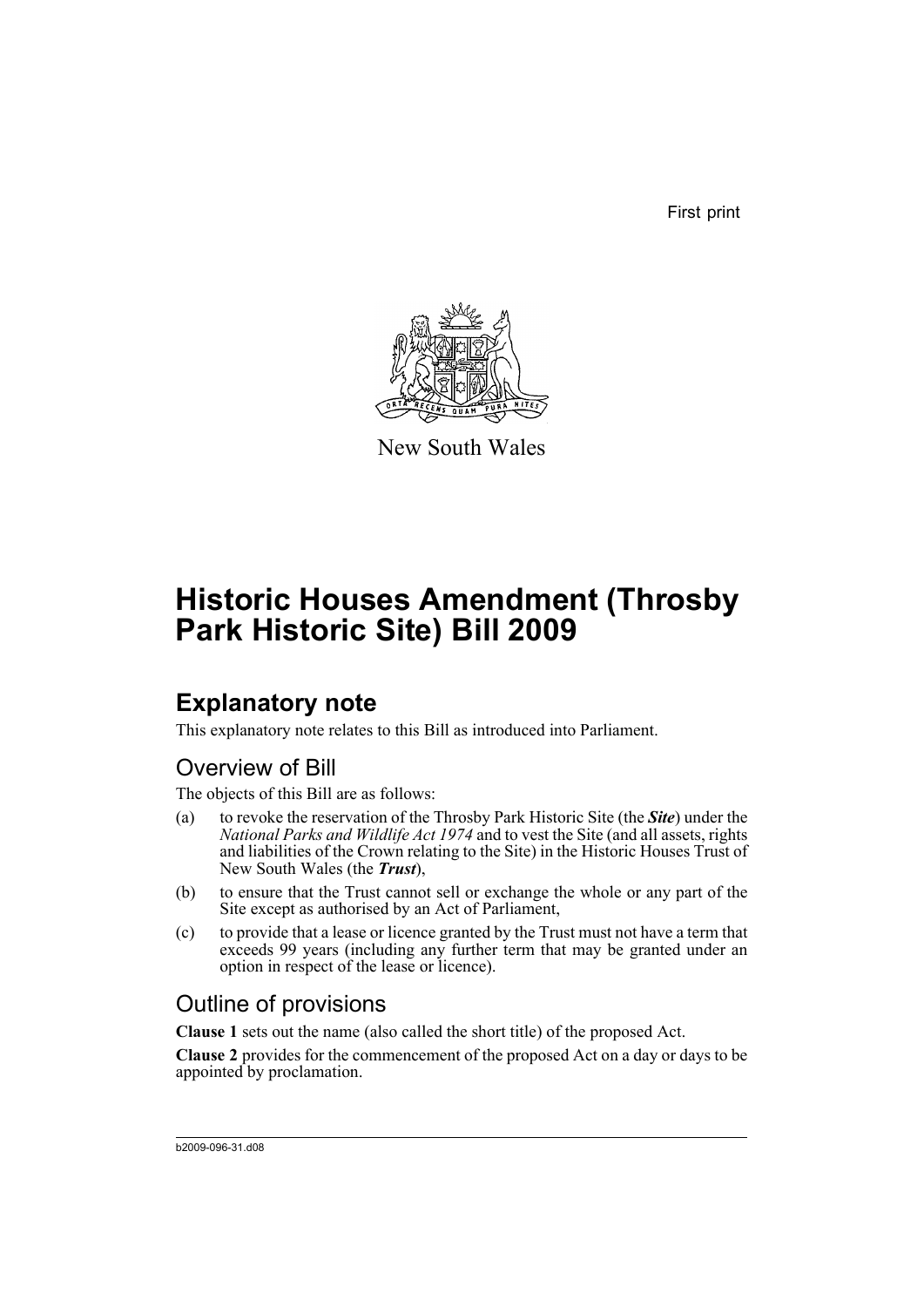Explanatory note

#### **Schedule 1 Amendment of Historic Houses Act 1980 No 94**

**Schedule 1 [1]** inserts proposed section 22 into the *Historic Houses Act 1980* (the *principal Act*) to revoke the reservation of the land comprising the Site and to vest that land in the Trust. The land is vested in the Trust freed and discharged from all estates, interests and encumbrances (other than certain interests under the *Mining Act 1992* or the *Petroleum (Onshore) Act 1991*). On the vesting of the Site in the Trust, all assets, rights and liabilities of the Crown relating to the Site are transferred to the Trust. Proposed Schedule 1A applies to the transfer of those assets, rights and liabilities.

**Schedule 1 [2]** inserts proposed Schedule 1A into the principal Act which contains 6 clauses.

Proposed clause 1 of Schedule 1A inserts a number of definitions used in that Schedule and proposed section 22.

Proposed clause 2 of Schedule 1A makes savings and transitional arrangements consequent on the transfer of the Site to the Trust.

Proposed clause 3 of Schedule 1A makes it clear that the operation of the Schedule (including the commencement of proposed section 22) is not to be regarded as a breach of contract, as giving rise to any remedy by a party to an instrument or as an event of default under any contract or other instrument.

Proposed clause 4 of Schedule 1A provides that the Trust has no power to sell or exchange the whole or any part of the Site except as authorised by an Act of Parliament, but may lease or otherwise dispose of an interest (other than the fee simple) in the Site. A lease or licence granted by the Trust must not have a term that exceeds 99 years (including any further term that may be granted under an option in respect of the lease or licence).

Proposed clause 5 of Schedule 1A provides that duty under the *Duties Act 1997* is not chargeable in respect of the transfer of the Site to the Trust.

Proposed clause 6 of Schedule 1A provides for compensation to be paid to a person (other than the State or an authority of the State) if the person is divested of an interest in the Site by operation of proposed section 22.

**Schedule 1 [3]** permits the regulations to contain provisions of a savings or transitional nature consequent on the enactment of the proposed Act.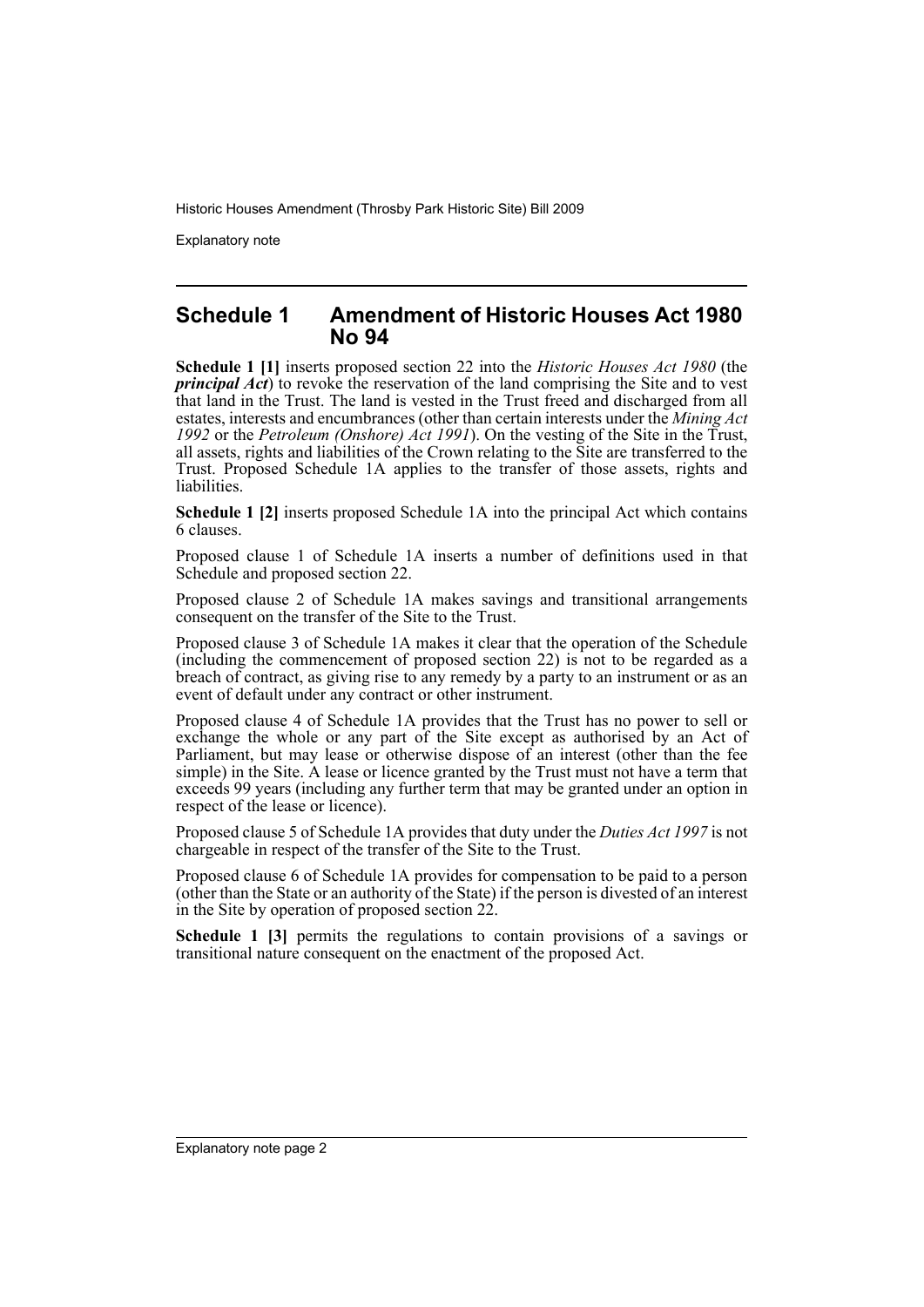First print



New South Wales

## **Historic Houses Amendment (Throsby Park Historic Site) Bill 2009**

## **Contents**

|                                                        | Page |
|--------------------------------------------------------|------|
| 1 Name of Act                                          |      |
| 2 Commencement                                         |      |
| Schedule 1 Amendment of Historic Houses Act 1980 No 94 |      |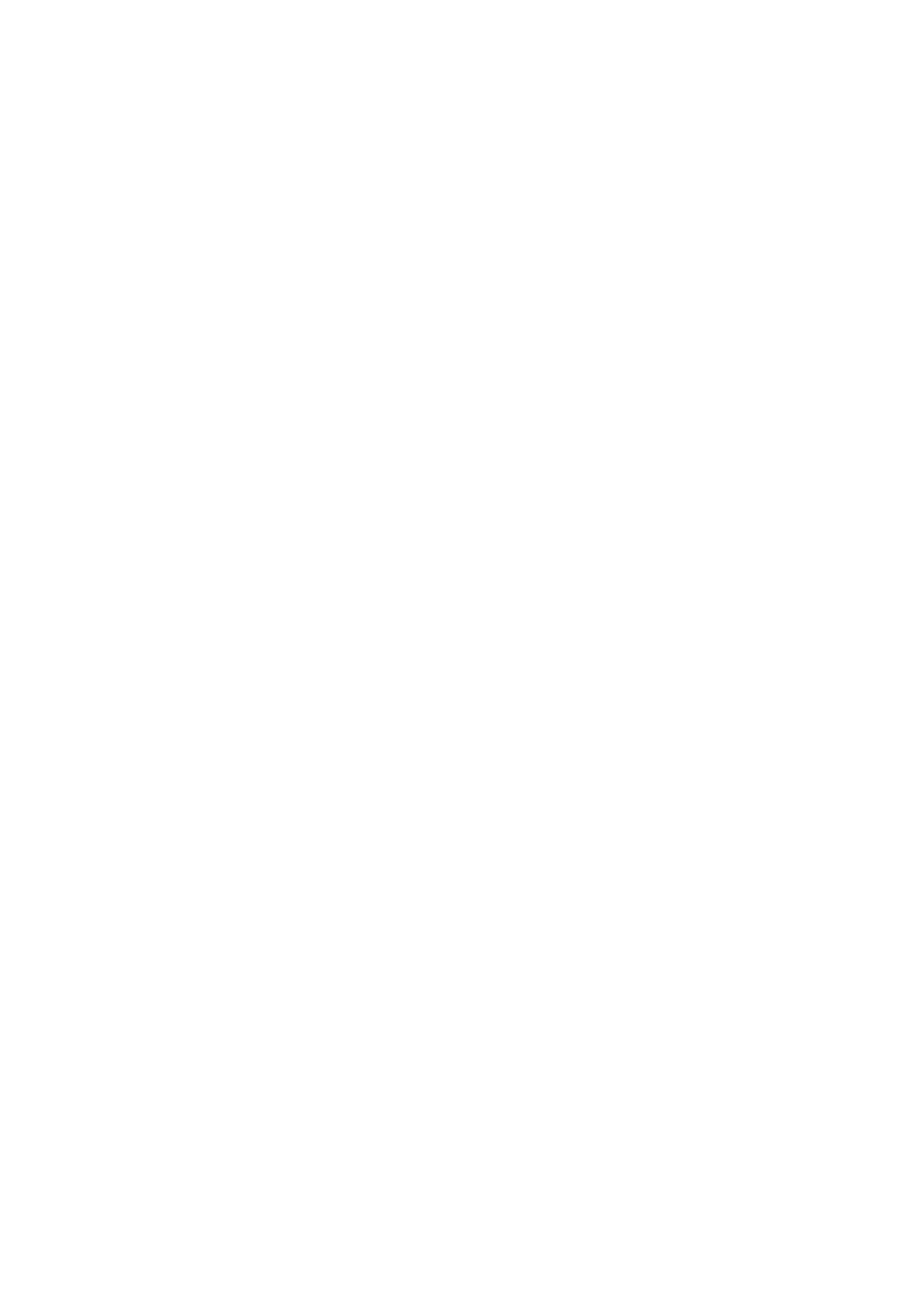

New South Wales

## **Historic Houses Amendment (Throsby Park Historic Site) Bill 2009**

No , 2009

#### **A Bill for**

An Act to amend the *Historic Houses Act 1980* to revoke the reservation of the Throsby Park Historic Site under the *National Parks and Wildlife Act 1974* and to provide for the vesting of the Site in the Historic Houses Trust of New South Wales.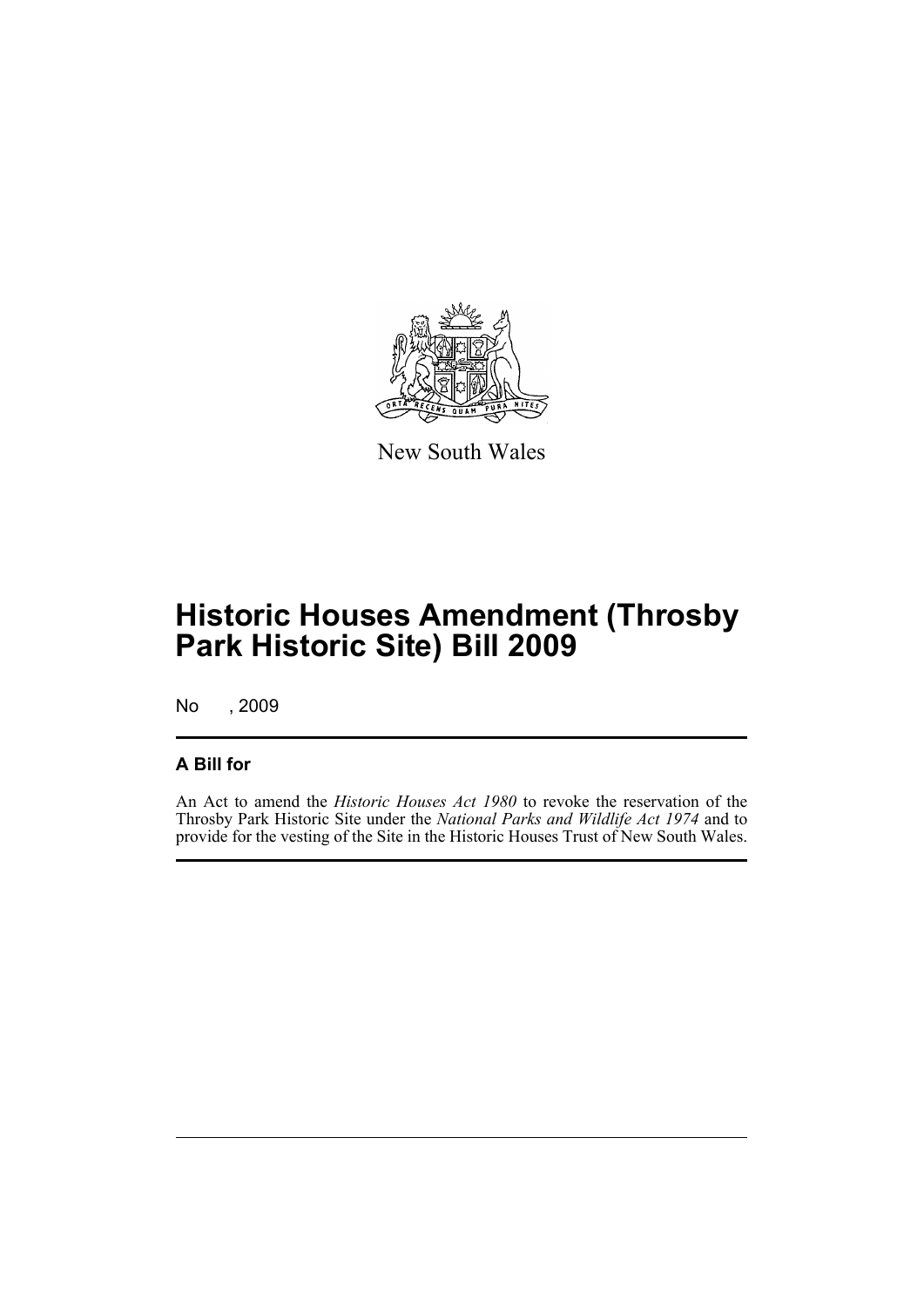<span id="page-5-1"></span><span id="page-5-0"></span>

|   | The Legislature of New South Wales enacts:                                                   | 1                            |
|---|----------------------------------------------------------------------------------------------|------------------------------|
| 1 | Name of Act                                                                                  | $\mathcal{P}$                |
|   | This Act is the <i>Historic Houses Amendment (Throsby Park Historic</i> )<br>Site) Act 2009. | 3<br>$\overline{\mathbf{4}}$ |
|   | <b>Commencement</b>                                                                          | 5                            |
|   | This Act commences on a day or days to be appointed by proclamation.                         | 6                            |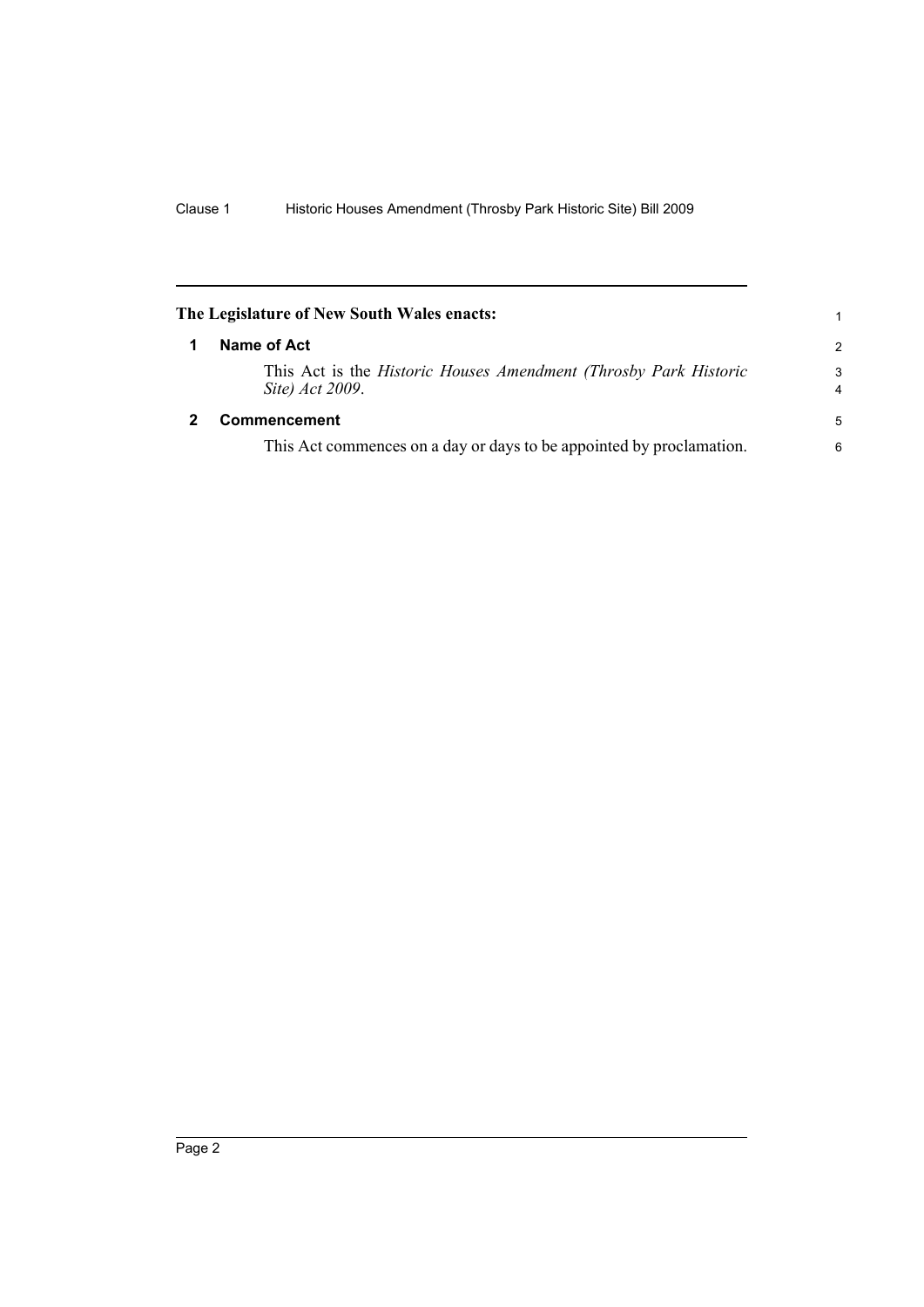Amendment of Historic Houses Act 1980 No 94 Schedule 1

<span id="page-6-0"></span>

| <b>Schedule 1</b> |                                                     |                    | <b>Amendment of Historic Houses Act 1980</b><br><b>No 94</b>                                                                                                                            | $\mathbf{1}$<br>2 |  |
|-------------------|-----------------------------------------------------|--------------------|-----------------------------------------------------------------------------------------------------------------------------------------------------------------------------------------|-------------------|--|
| [1]               |                                                     | <b>Section 22</b>  |                                                                                                                                                                                         | 3                 |  |
|                   | Insert after section 21:                            |                    |                                                                                                                                                                                         |                   |  |
|                   | 22<br><b>Transfer of Throsby Park Historic Site</b> |                    |                                                                                                                                                                                         |                   |  |
|                   |                                                     | (1)                | On the commencement of this section, the Throsby Park Historic<br>Site vests in the Trust for an estate in fee simple, freed and<br>discharged from:                                    | 6<br>7<br>8       |  |
|                   |                                                     |                    | (a)<br>all trusts, obligations, estates, interests, rights of way or<br>other easements, and                                                                                            | 9<br>10           |  |
|                   |                                                     |                    | any dedication, reservation, Crown grant or vesting to<br>(b)<br>which the Throsby Park Historic Site was subject and any<br>such dedication, reservation, grant or vesting is revoked. | 11<br>12<br>13    |  |
|                   |                                                     | (2)                | Subsection (1) does not apply to any authority, lease or licence<br>under the Mining Act 1992 or the Petroleum (Onshore) Act 1991.                                                      | 14<br>15          |  |
|                   |                                                     | (3)                | On the vesting of the Throsby Park Historic Site in the Trust, all<br>assets, rights and liabilities of the Crown relating to the Site are<br>transferred to the Trust.                 | 16<br>17<br>18    |  |
|                   |                                                     | (4)                | Schedule 1A applies to the vesting of the Throsby Park Historic<br>Site in the Trust under this section.                                                                                | 19<br>20          |  |
|                   |                                                     | (5)                | Words and expressions used in this section have the same<br>meanings as they have in Schedule 1A.                                                                                       | 21<br>22          |  |
| [2]               |                                                     | <b>Schedule 1A</b> |                                                                                                                                                                                         | 23                |  |
|                   | Insert after Schedule 1:                            |                    |                                                                                                                                                                                         | 24                |  |
|                   |                                                     |                    | <b>Schedule 1A Throsby Park Historic Site</b>                                                                                                                                           | 25                |  |
|                   |                                                     |                    | (Section 22)                                                                                                                                                                            | 26                |  |
|                   | 1<br><b>Definitions</b>                             |                    |                                                                                                                                                                                         |                   |  |
|                   |                                                     |                    | In this Schedule:                                                                                                                                                                       | 28                |  |
|                   |                                                     |                    | <i>assets</i> means any legal or equitable estate or interest (whether                                                                                                                  | 29                |  |
|                   |                                                     |                    | present or future and whether vested or contingent and whether                                                                                                                          | 30                |  |
|                   |                                                     |                    | personal or assignable) in real or personal property of any<br>description (including money) and includes securities, choses in                                                         | 31<br>32          |  |
|                   |                                                     |                    | action and documents.                                                                                                                                                                   | 33                |  |
|                   |                                                     |                    |                                                                                                                                                                                         |                   |  |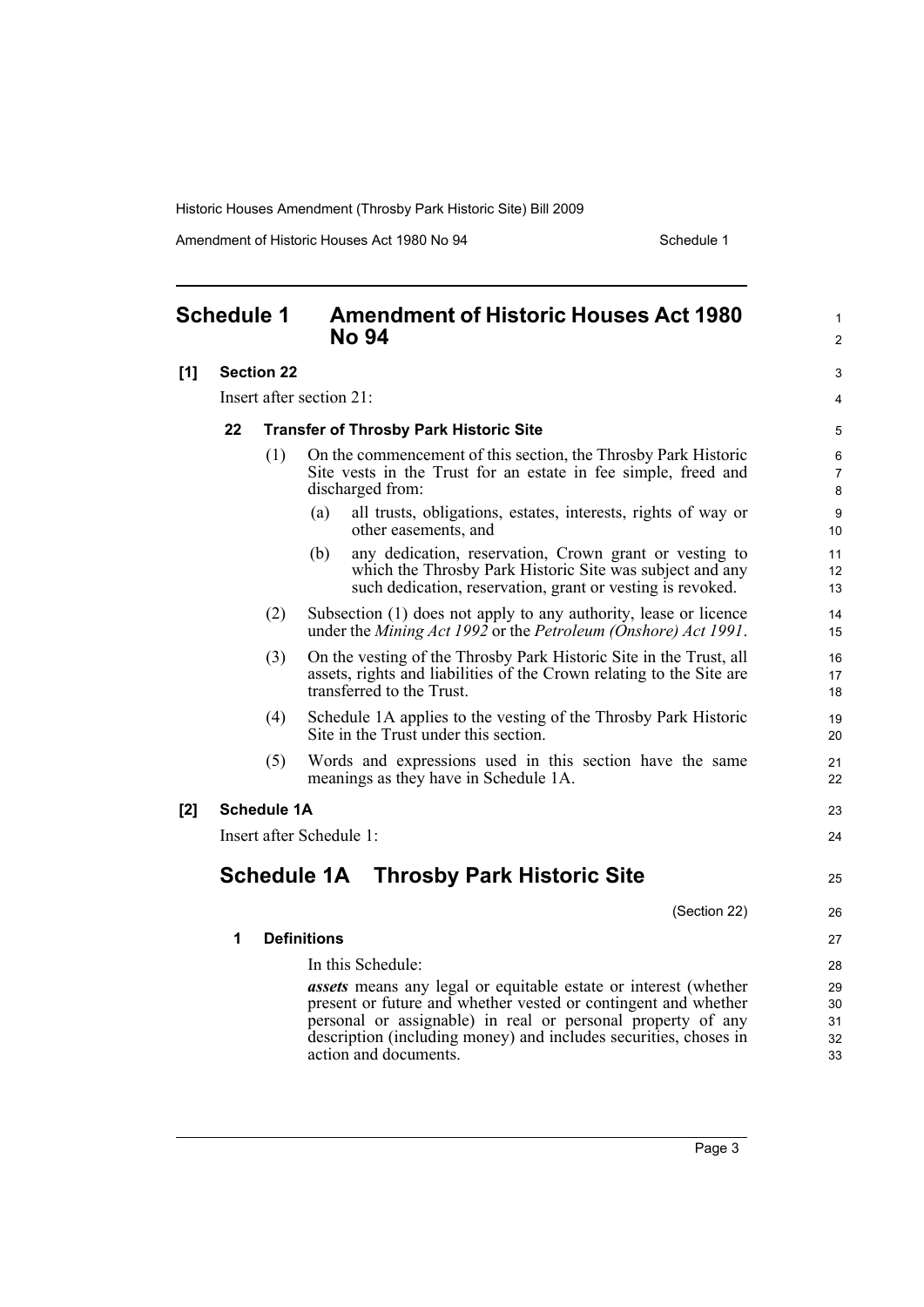Schedule 1 Amendment of Historic Houses Act 1980 No 94

*instrument* means an instrument (other than this Act) that creates, modifies or extinguishes rights or liabilities (or would do so if lodged, filed or registered in accordance with any law), and includes any judgment, order or process of a court.

*interest* has the same meaning as it has in the *Land Acquisition (Just Terms Compensation) Act 1991*.

*liabilities* means any liabilities, debts or obligations (whether present or future and whether vested or contingent and whether personal or assignable).

*rights* means any rights, powers, privileges or immunities (whether present or future and whether vested or contingent and whether personal or assignable).

*Throsby Park Historic Site* means land at Moss Vale being Lot K, Filed Plan 109154, Lot 1, DP 580481 and Lot  $\overline{4}$ , DP 730956.

#### **2 Vesting of Throsby Park Historic Site**

On the commencement of section 22, the following provisions have effect in relation to the assets, rights or liabilities transferred by that section:

- (a) those assets of the Crown vest in the Trust by virtue of this Schedule and without the need for any conveyance, transfer, assignment or assurance,
- (b) those rights and liabilities of the Crown become, by virtue of this Schedule, the rights and liabilities of the Trust,
- (c) all proceedings relating to those assets, rights or liabilities commenced before the transfer by or against the Crown and pending immediately before the transfer are taken to be proceedings by or against the Trust,
- (d) any act, matter or thing done or omitted to be done in relation to those assets, rights or liabilities before the transfer by, to or in respect of the Crown is (to the extent that the act, matter or thing has any force or effect) taken to have been done or omitted by, to or in respect of the Trust,
- (e) the Trust has all the entitlements and obligations of the Crown in relation to those assets, rights and liabilities that the Crown would have had but for the commencement of section 22, whether or not those entitlements and obligations were actual or potential at the time of that commencement,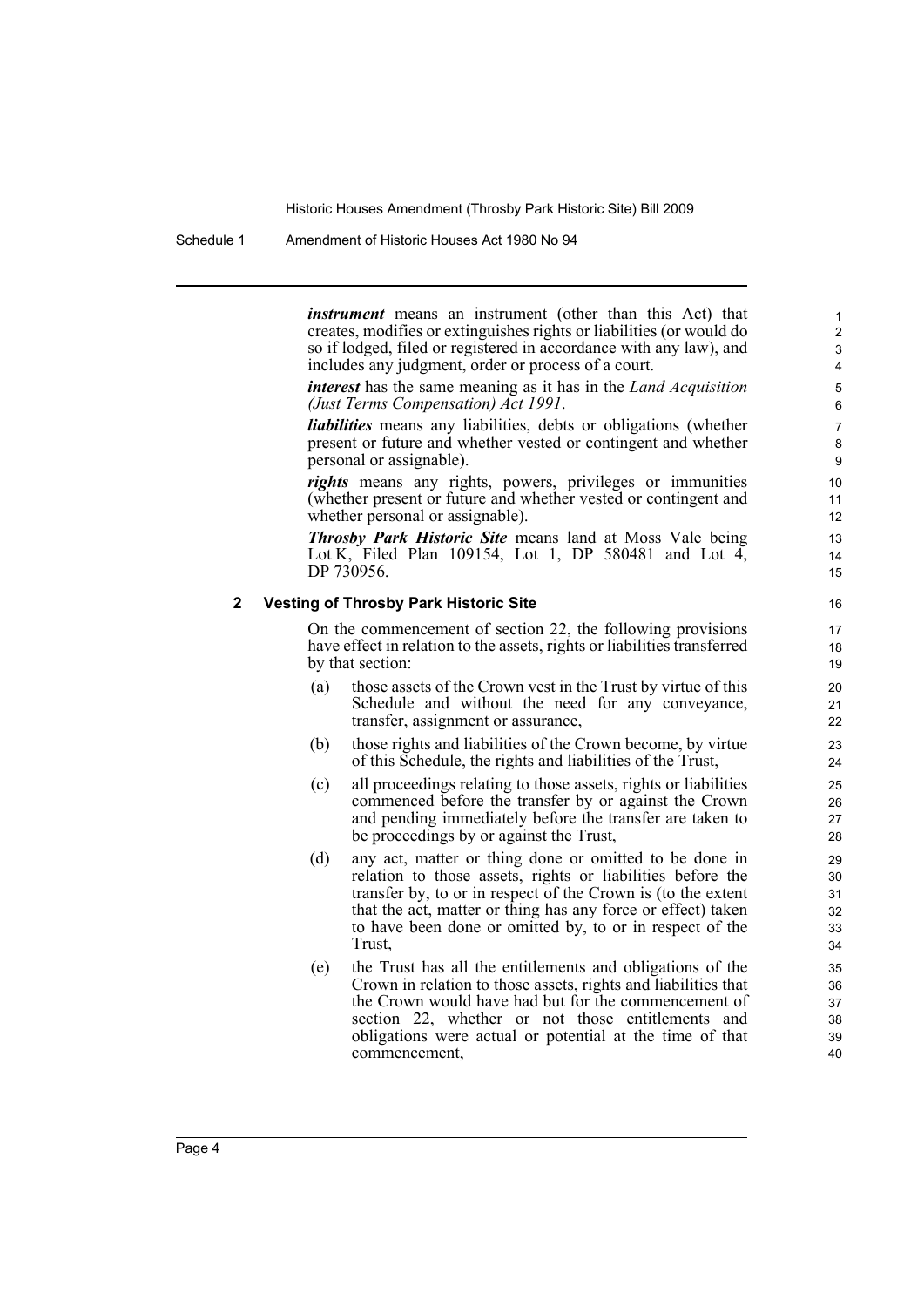Amendment of Historic Houses Act 1980 No 94 Schedule 1

|   |                                                              | (f)                                                                               | a reference in any Act, in any instrument made under any<br>Act or in any document of any kind to the Crown is (to the<br>extent to that it relates to those assets, rights or liabilities),<br>to be read as, or as including, a reference to the Trust.            | $\mathbf{1}$<br>2<br>3<br>4 |
|---|--------------------------------------------------------------|-----------------------------------------------------------------------------------|----------------------------------------------------------------------------------------------------------------------------------------------------------------------------------------------------------------------------------------------------------------------|-----------------------------|
| 3 |                                                              |                                                                                   | <b>Operation of Schedule</b>                                                                                                                                                                                                                                         | 5                           |
|   | The operation of this Schedule is not to be regarded:<br>(1) |                                                                                   |                                                                                                                                                                                                                                                                      | 6                           |
|   |                                                              | (a)                                                                               | as a breach of contract or confidence or otherwise as a civil<br>wrong, or                                                                                                                                                                                           | 7<br>8                      |
|   |                                                              | (b)                                                                               | as a breach of any contractual provision prohibiting,<br>restricting or regulating the assignment or transfer of<br>assets, rights or liabilities, or                                                                                                                | 9<br>10<br>11               |
|   |                                                              | (c)                                                                               | as giving rise to any remedy by a party to an instrument, or<br>as causing or permitting the termination of any instrument,<br>because of a change in the beneficial or legal ownership of<br>any asset, right or liability.                                         | 12<br>13<br>14<br>15        |
|   | (2)                                                          |                                                                                   | The operation of this Schedule is not to be regarded as an event<br>of default under any contract or other instrument.                                                                                                                                               | 16<br>17                    |
|   | (3)                                                          |                                                                                   | No attornment to the Trust by a lessee from the Crown is required<br>as a consequence of the operation of this Schedule.                                                                                                                                             |                             |
|   | (4)                                                          | The <i>operation of this Schedule</i> includes the commencement of<br>section 22. |                                                                                                                                                                                                                                                                      | 20<br>21                    |
| 4 |                                                              |                                                                                   | <b>Restrictions on disposal of Throsby Park Historic Site</b>                                                                                                                                                                                                        | 22                          |
|   | (1)                                                          |                                                                                   | Despite any other provision of this or any other Act, the Trust<br>must not sell or exchange the whole or any part of the Throsby<br>Park Historic Site or otherwise dispose of the fee simple estate in<br>that land, except as authorised by an Act of Parliament. | 23<br>24<br>25<br>26        |
|   | (2)                                                          |                                                                                   | The Trust may, subject to such conditions as the Trust<br>determines, lease or otherwise dispose of an interest (other than<br>the fee simple) in the Throsby Park Historic Site or affect or<br>create an estate or interest in the Throsby Park Historic Site.     | 27<br>28<br>29<br>30        |
|   | (3)                                                          |                                                                                   | A lease or licence granted under this clause must not have a term<br>that, together with the term of any further lease or licence that<br>may be granted under an option in respect of it, exceeds 99 years.                                                         | 31<br>32<br>33              |
| 5 | <b>Duties</b>                                                |                                                                                   |                                                                                                                                                                                                                                                                      | 34                          |
|   |                                                              |                                                                                   | Duty under the <i>Duties Act 1997</i> is not chargeable in respect of the<br>vesting of the Throsby Park Historic Site in the Trust, or the<br>transfer of assets, rights or liabilities to the Trust, by section 22.                                                | 35<br>36<br>37              |